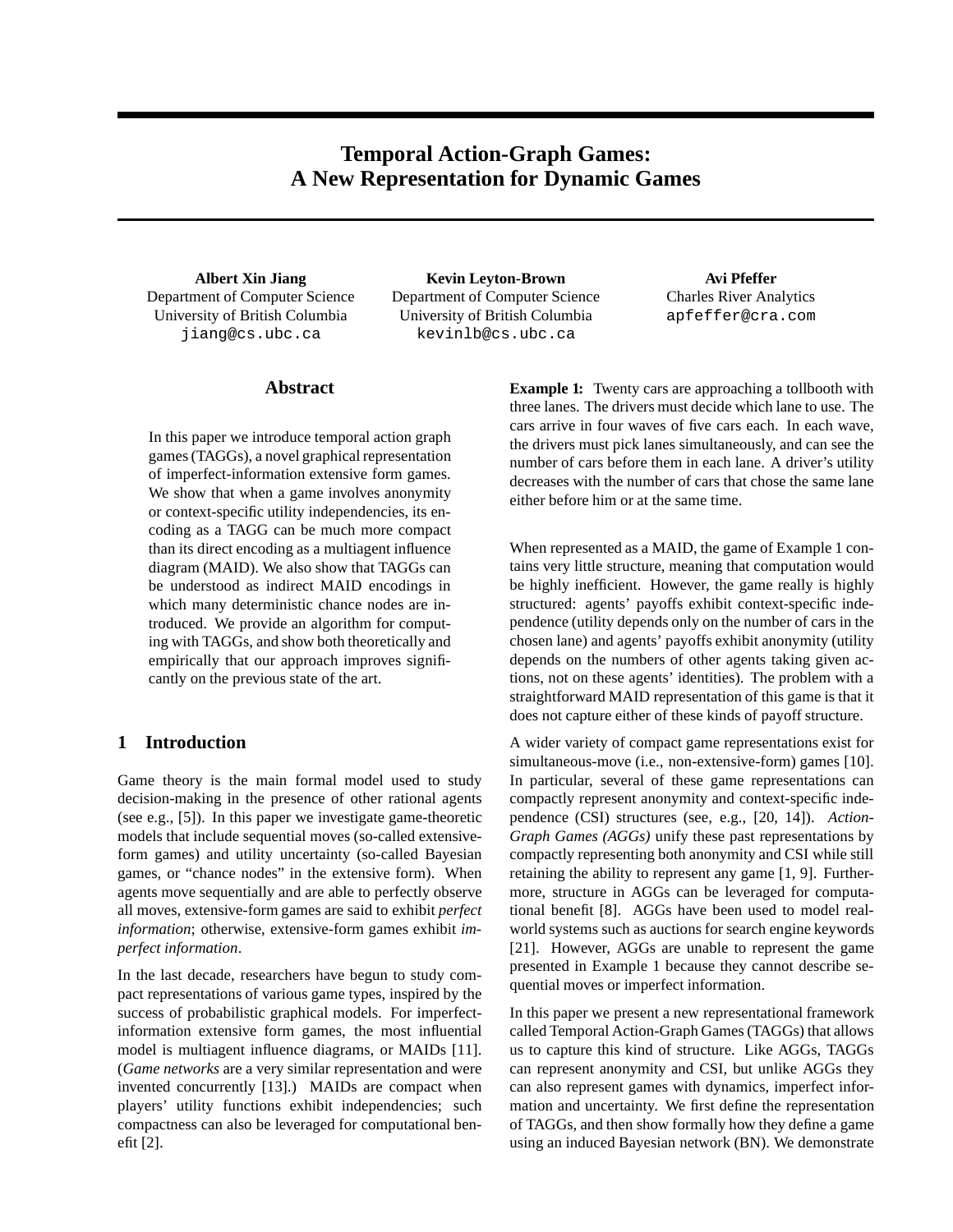that TAGGs can represent any MAID, but can also represent situations that are hard to capture naturally as MAIDs. If the TAGG representation of a game contains anonymity or CSI, the induced BN will have special structure that can be exploited by inference algorithms. We present an algorithm for computing expected utility of TAGGs that exploits this structure. Our algorithm first transforms the induced BN to another BN that represents the structure more explicitly, then computes expected utility using a specialized inference algorithm on the transformed BN. We show that it performs better than using a MAID in which the structure is not represented explicitly, and better than using a standard BN inference algorithm on the transformed BN.

### **2 Representation**

#### **2.1 AGG**

We first introduce the core concepts of (simultaneousmove) AGGs. An *Action-Graph Game (AGG)* is a game played by a set of agents  $N = \{1, \ldots, n\}$  on a set of *action nodes*  $A$ . To play the game, each agent  $i$  simultaneously chooses an action node  $A_i \in \mathcal{A}_i$ , where  $\mathcal{A}_i \subseteq \mathcal{A}$ . Each action node thus corresponds to an action choice that is available to one or more of the agents. Once the agents have made their choices, for each action node  $A \in \mathcal{A}$ , an *action count* is tallied, which is the number of agents that have chosen A. The *action graph* is a directed graph on the action nodes A. We say  $A'$  is a neighbor of A if there is an edge from  $A'$  to  $A$ . An agent's utility depends only on the node she chose and the action counts on the neighbors of the chosen node. This allows us to represent the utilities of the game by specifying a utility function  $U_A$  for each action node A, that maps from the set of *configurations* over the neighbors of A (vectors of action counts) to a real value.

Consider a simultaneous-move version of Example 1, where all the cars arrive at the tollbooth together in one wave, and have to pick lanes simultaneously. A driver's utility depends on the number of cars that chose the same lane. This game can be compactly represented as an AGG. We have one action node corresponding to each lane of the tollbooth. Each agent can choose any of the lanes, so  $A_i = A$  for all i. The only edges in the action graph are from each action node to itself, since the utility of choosing a lane only depends on the action count on the same lane.

### **2.2 TAGG**

At a high level, *Temporal Action-Graph Games (TAGGs)* extend the AGG representation by introducing the concepts of *time*, *uncertainty* and *imperfect information*, while adapting the AGG concepts of action nodes and actionspecific utility functions to the dynamic setting. We first give an informal description of these concepts.

**Temporal structure.** A TAGG describes a dynamic game

played over a series of time steps  $1, \ldots, T$ , on a set of action nodes A. At each time step a version of a static AGG is played by a subset of agents on  $A$ , and the action counts on the action nodes are accumulated.

**Chance variables.** TAGGs model uncertainty via *chance variables.* Like random variables in a Bayes net, a chance variable is associated with a set of parents and a conditional probability table (CPT). The parents may be action nodes or other chance variables. Each chance variable is associated with an instantiation time; once instantiated, its value stays the same for the rest of the game.

**Decisions.** At each time step one or more agents move simultaneously, represented by agent-specific *decisions*. TAGGs model imperfect information by allowing each agent to condition his decision on observed values of a given subset of decisions, chance variables, and the previous time step's action counts.

**Action nodes.** Each decision is a choice of one from a number of available *action nodes*. As in AGGs, the same action may be available to more than one player. Action nodes provide a time-dependent tally: the *action count* for each action A in each time step  $\tau$  is the number of times A has been chosen during the time period  $1, \ldots, \tau$ .

**Utility functions.** There is a *utility function*  $U_A^{\tau}$  associated with each action A at each time  $\tau$ , which specifies the utility a player receives at time  $\tau$  for having chosen action A. Each  $U_A^{\tau}$  has a set of parents which must be action nodes or chance variables. The utility of playing action A depends only on what happens over these parents. An agent who took action  $A$  (once) may receive utility at multiple times (e.g., short-term cost and long-term benefit); this is captured by associating a set of payoff times with each decision. An agent's overall utility is defined as the sum of the utilities received at all time steps.

Play of a TAGG can be summarized as follows:

- 1. At time 0, action counts are initialized to zero; chance variables with instantiation time 0 are instantiated,
- 2. At each time  $\tau \in \{1, \ldots, T\}$ :
	- (a) all agents with decisions at  $\tau$  observe the appropriate action counts, chance variables, and decisions, if any.
	- (b) all decisions at  $\tau$  are made simultaneously.
	- (c) action counts at  $\tau$  are tallied.
	- (d) chance variables at time  $\tau$  are instantiated.
	- (e) for each action A, utility function  $U_A^{\tau}$  is evaluated, with this amount of utility accruing to every agent who took action  $a$  at a decision whose payoff times include  $\tau$ ; the result is not revealed to any of the players. $<sup>1</sup>$ </sup>

<sup>&</sup>lt;sup>1</sup>If an agent plays action  $A$  for two decisions that have the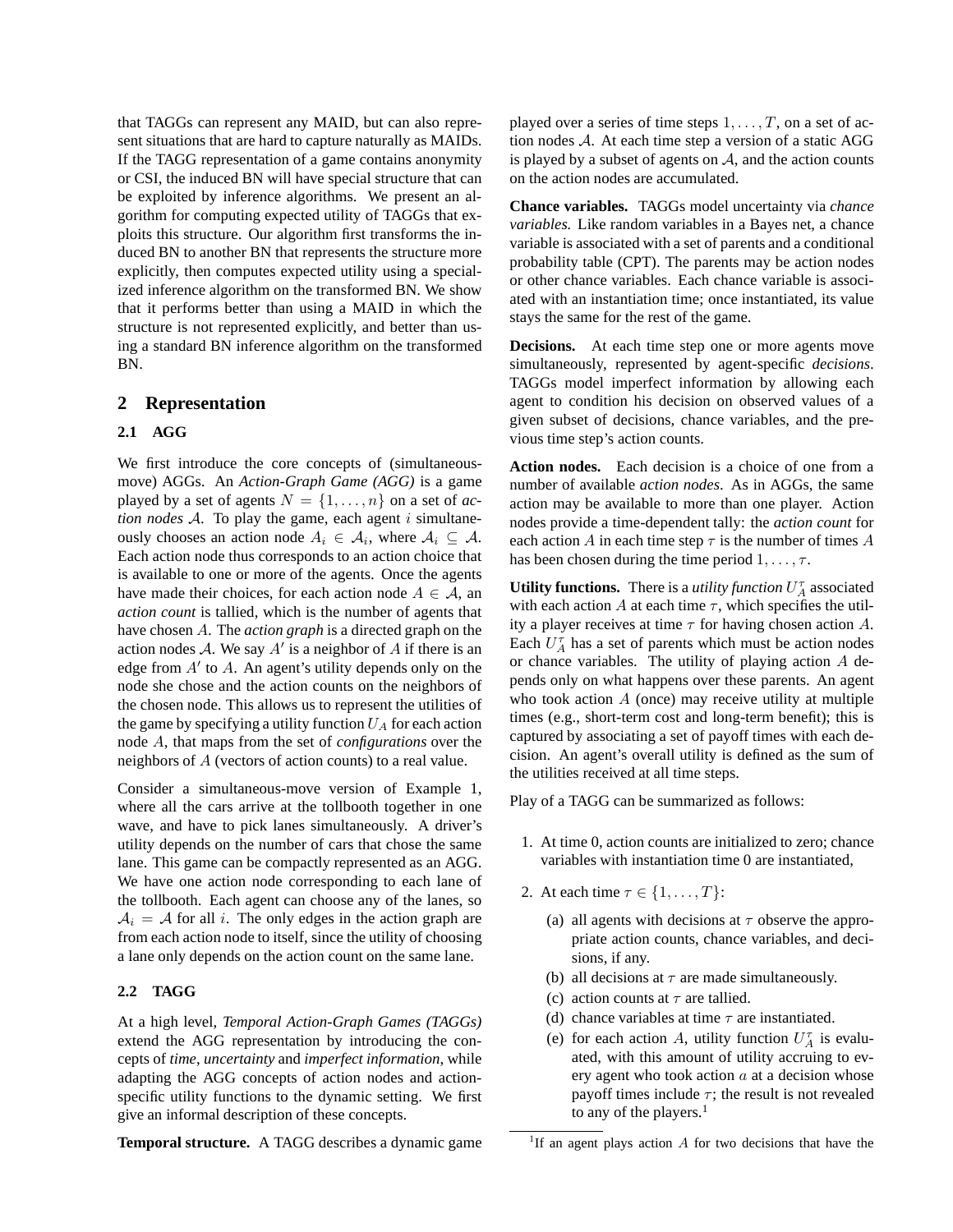3. At the end of the game, each agent receives the sum of all utility allocations throughout the game.

Intuitively, the process can be seen as a sequence of AGGs played over time. At each time step  $\tau$ , the players that have a decision at time  $\tau$  participate in a simultaneous-move AGG on the set of action nodes, whose action counts are initialized to be the counts at  $\tau - 1$ . Each action A's utility function is  $U_A^{\tau}$  and A's neighbors in the action graph correspond to the parents of  $U_A^{\tau}$ . For the tollbooth games of Example 1, the TAGG has actions corresponding to lanes, and the action graphs are the same across different times, containing only self edges from each action to itself.

Before formally defining TAGGs, we need to first define the concept of a *configuration* at time  $\tau$  over a set of action nodes, decisions and chance variables, which is intuitively an instantiation at time  $\tau$  of a corresponding set of variables.

**Definition 2:** Given a set of action nodes A, a set of decisions D, a set of chance variables X, and a set  $B \subseteq$  $A \cup \mathcal{X} \cup \mathcal{D}$ , a *configuration* at time  $\tau$  over B, denoted as  $C_B^{\tau}$ , is a |B|-tuple of values, one for each node in B. For each node  $b \in B$ , the corresponding element in  $C_B^{\tau}$ , denoted as  $C^{\tau}(b)$ , must satisfy the following:

- if  $b \in A$ ,  $C^{\tau}(b)$  is an integer in  $\{0, \ldots, |\mathcal{D}|\}$  specifying the action count on b at  $\tau$ , i.e. the number of times action b has been chosen during the time period  $1, \ldots, \tau$ .
- if  $b \in \mathcal{D}$ ,  $C^{\tau}(b)$  is an action in A, specifying the action chosen at D.
- if  $b \in \mathcal{X}, C^{\tau}(b)$  is a value from the domain of the random variable,  $Dom[b]$ .

Let  $C_B^{\tau}$  be the set of all configurations at  $\tau$  over B.

We now offer formal definitions of chance variables, decisions, and utility functions.

**Definition 3:** A *chance variable* X is defined by:

- 1. a domain  $Dom[X]$ , which is a nonempty finite set;
- 2. a set of parents  $Pa[X]$ , which are a set of chance variables and/or actions;
- 3. an instantiation time  $t(X)$ , which specifies the time at which the action counts in  $Pa[X]$  are instantiated;
- 4. a CPT  $Pr(X|Pa[X])$ , which specifies the conditional probability distribution of  $X$  given each configuration  $C_{\mathbf{Pa}[X]}^{t(X)}.$

We require that each chance variable's instantiation time be no earlier than its parent chance variable's instantiation times, i.e. if chance variable  $X' \in Pa[X]$ , then  $t(X') \leq$  $t(X).$ 

#### **Definition 4:** A *decision* D is defined by:

- 1. the player making the decision,  $pl(D)$ . A player may make multiple decisions, but not more than one at the same time step. The set of decisions belonging to a player  $\ell$  is denoted by  $\text{Decs}[\ell]$ .
- 2. its *decision time*  $t(D) \in \{1, \ldots, T\}$ .
- 3. its *action set* Dom[D], a nonempty set of actions.
- 4. the set of *payoff times*  $pt(D) \subseteq \{1, ..., T\}$ . We assume that  $\tau \geq t(D)$  for all  $\tau \in pt(D)$ .
- 5. its *observation set* O[D]: a set of decisions, actions, and chance variables, whose configuration at time  $t(D) - 1$  (i.e.  $C_{O[D]}^{t(D)-1}$  $O[D]$  is observed by pl(D) prior to making the decision. We require that if decision  $D'$ is an observation of D, then  $t(D') < t(D)$ . Furthermore if chance variable  $X$  is an observation of  $D$ , then  $t(X) < t(D).$

**Definition 5:** Each action A at each time  $\tau$  is associated with one *utility function*  $U_A^{\tau}$ . Each  $U_A^{\tau}$  is associated with a set of parents  $Pa[U_A^{\tau}]$ , which is a set of actions and chance variables. We require that if chance variable  $X \in \text{Pa}[U_A^{\tau}],$ then  $t(X) \leq \tau$ . Each utility function  $U_A^{\tau}$  is a mapping from the set of configurations  $\mathcal{C}_{\text{Pa}[U_A^\tau]}^{\tau}$  to a real value.

We can now formally define TAGGs.

**Definition 6:** A Temporal Action-Graph Game (TAGG) is a tuple  $(N, T, A, \mathcal{X}, \mathcal{D}, \mathcal{U})$ , where:

- 1.  $N = \{1, \ldots, n\}$  is a set of *players*.
- 2. T is the *duration* of the game.
- 3. A is a set of *actions*.
- 4.  $X$  is a set of *chance variables*. Let  $G$  be the induced directed graph over  $X$ . We require that  $G$  be a directed acyclic graph (DAG).
- 5. D is the set of *decisions*. we require that each decision D's action set Dom $[D] \subseteq \mathcal{A}$ .
- 6.  $\mathcal{U} = \{U_A^{\tau} : A \in \mathcal{A}, 1 \leq \tau \leq T\}$  is the set of *utility functions*.

First, let us see how to represent Example 1 as a TAGG. The set N corresponds to the cars. The duration  $T = 4$ . We have one action node for each lane. For each time  $\tau$ , we have five decisions, each belonging to a car that arrives at time  $\tau$ . The action set for each decision is the entire set  $A$ . The payoff time for each decision is the time the

same payoff time  $\tau$ , then the agent receives twice the value of  $U_A^{\tau}$ .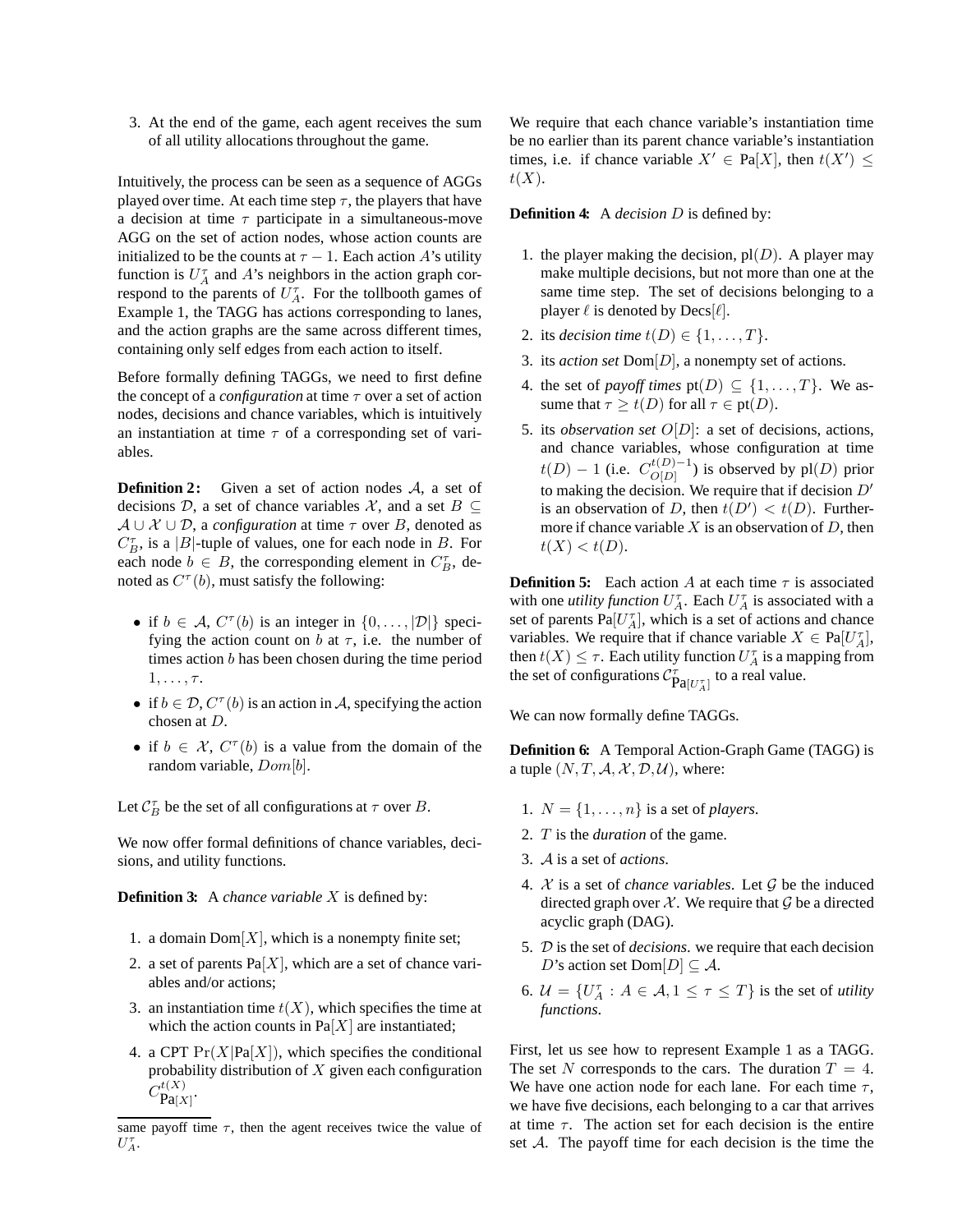decision is made, i.e.,  $pt(D) = \{t(D)\}\.$  Each decision has all actions as observations. For each A and  $\tau$ , the utility  $U_A^{\tau}$ has A as its only parent. The representation size of each utility function is at most  $n$ ; the size of the entire TAGG is  $O(|\mathcal{A}|T_n)$ .

The TAGG representation is useful beyond compactly representing MAIDs. The representation can also be used to specify information structures that would be difficult to represent in a MAID. For example, we can represent games in which agents' abilities to observe the decisions made by previous agents depend on what actions these agents took.

**Example 7:** There are 2T ice cream vendors, each of which must choose a location along a beach. For every day from 1 to  $T$ , two of the vendors simultaneously set up their ice cream stands. Each vendor lives in one of the locations. When a vendor chooses an action, it knows the location of vendors who set up stands in previous days in the location where it lives or in one of the neighboring locations. The payoff to a vendor in a given day depends on how many vendors set up stands in the same location or in a neighboring location.

Example 7 can be represented as a TAGG, the key elements of which are as follows. There is an action A for each location. Each player j has one decision  $D_j$ , whose observations include actions for the location  $j$  lives in and neighboring locations. The payoff time for each decision is  $T$ , and the utility function  $U_A^T$  has A and its neighboring locations as parents.

Let us consider the size of a TAGG. It follows from Definition 6 that the space bottlenecks of the representation are the CPTs  $Pr(X|Pa[X])$  and the utility functions  $U_A^{\tau}$ , which have polynomial sizes when the numbers of their parents are bounded by a constant.

**Lemma 8 :** *Given TAGG*  $(N, T, A, \mathcal{X}, \mathcal{D}, \mathcal{U})$ *, if*  $\max_{X \in \mathcal{X}} |Pa[X]|$  *and*  $\max_{U \in \mathcal{U}} |Pa[U]|$  *are bounded by a constant, then the size of the TAGG is bounded by a polynomial in*  $\max_{X \in \mathcal{X}}$  *Dom*[X],  $|\mathcal{X}|$ ,  $|\mathcal{D}|$ ,  $|\mathcal{U}|$ , and T.

#### **2.3 Strategies**

We now define an agent's strategies in a TAGG. We start with *pure strategies*, where at each decision D, an action is chosen deterministically as a function of observed information, i.e., the configuration  $C_{O[D]}^{t(D)-1}$  $O[D]$ . In game theory, pure strategies are not generally sufficient (e.g., for guaranteeing existence of Nash equilibrium). We often want to consider strategies in which players randomize over their choices when making decisions. A *mixed strategy* of a player *i* is a probability distribution over pure strategies of i. Use of mixed strategies is problematic, because the choices at different decisions may be correlated, which allows a player to condition her later choice on her earlier decisions, regardless of whether these earlier decisions are observed by her. In other words, mixed strategies allow a player to act as if she observes more information than what is specified by the game. We thus restrict our attention to *behavior strategies*, in which the action choices at different decisions are randomized independently.

**Definition 9:** A behavior strategy at decision  $D$  is a function  $\sigma^D$  :  $\mathcal{C}_{O[D]}^{t(D)-1} \to \varphi(\text{Dom}[D]),$  where  $\varphi(\text{Dom}[D])$  is the set of probability distributions over  $Dom[D]$ . A behavior strategy for player i, denoted  $\sigma_i$ , is a tuple consisting of a behavior strategy for each of her decisions. A behavior strategy profile  $\sigma = (\sigma_1, \ldots, \sigma_n)$  consists of a behavior strategy  $\sigma_i$  for all *i*.

An agent has *perfect recall* when she never forgets her action choices and observations at earlier decisions. Equilibria in behavior strategies always exist in games of perfect recall [12]. However, strategies in perfect recall games can be computationally expensive to represent and reason about. In single-agent settings, perfect recall can be relaxed using limited memory influence diagrams (LIMIDs) [17]. For multi-agent imperfect recall games, existence of Nash equilibria in behavior strategies is not guaranteed; nevertheless one might still want to search for Nash equilibria using heuristic algorithms. There have also been positive results for certain types of imperfect recall games, where information irrelevant to the utility can be safely forgotten, e.g. [15]. The TAGG representation does not enforce perfect recall; TAGGs can represent perfect recall games as well as non-perfect-recall games.

#### **2.4 Expected Utility**

Now we use the language of Bayesian networks to formally define an agent's expected utility in a TAGG given a behavior strategy profile σ. Specifically, we define an *induced BN* that formally describes how the TAGG is played out. The induced BN is over a set of random variables representing decisions, chance variables, action counts and utilities. Given a behavioral strategy profile, decisions, chance variables and utilities can naturally be understood as random variables. On the other hand, action counts are timedependent. Thus, we have a separate action count variable for each action at each time step.

**Definition 10:** Let  $A \in \mathcal{A}$  be an action and  $\tau \in \{1, ..., T\}$ be a time point.  $A^{\tau}$  denotes the *action count variable* representing the number of times A was chosen from time 1 to time  $\tau$ . Let  $A^0$  be the variable which is constantly 0.

We would like to define expected utility for each player, which is the sum of expected utilities of her decisions. On the other hand, the utility functions in TAGGs are action specific. To bridge the gap, we create new decision-payoff variables in the induced BN that represent the utilities of decisions received at each of their payoff time points.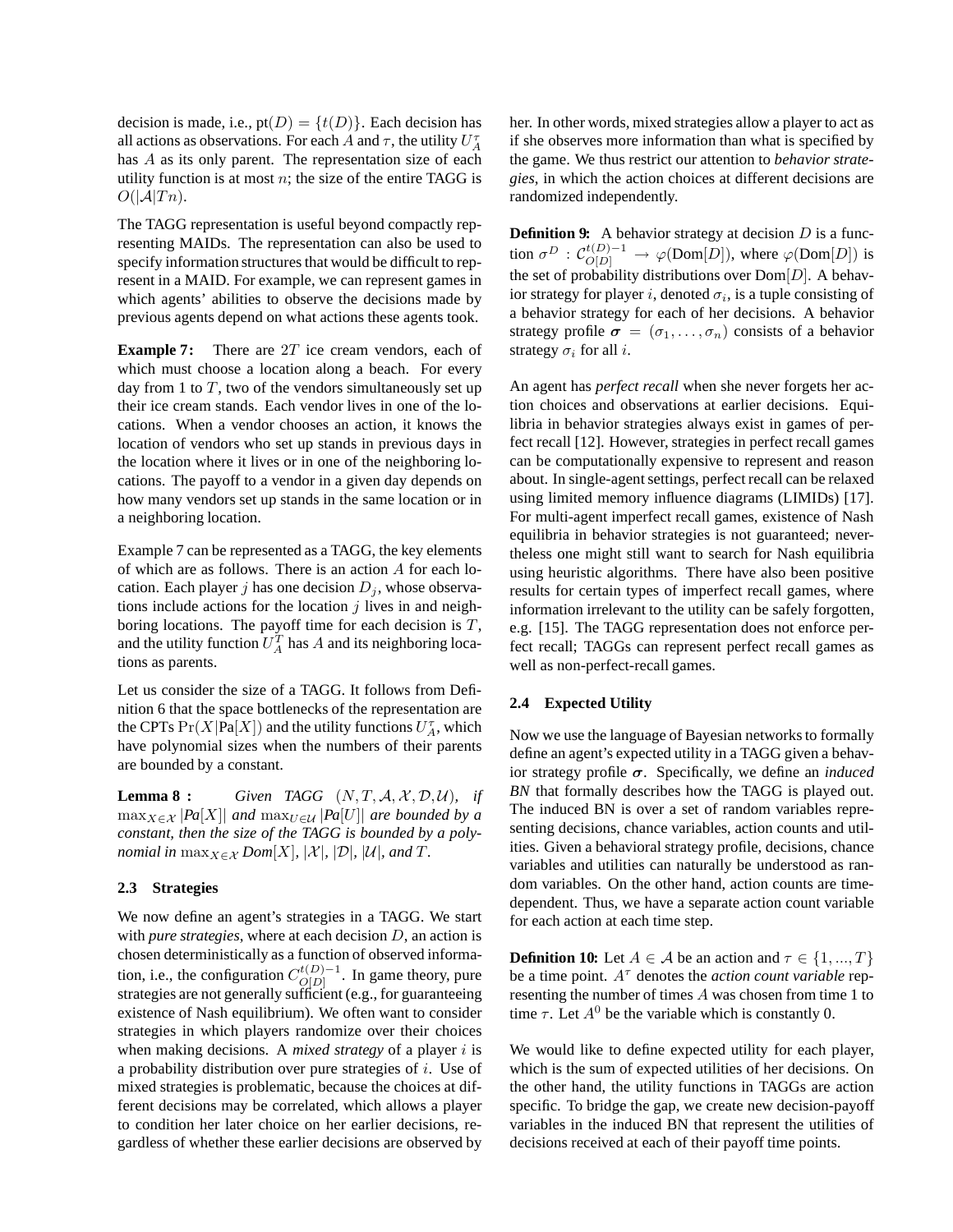**Definition 11:** Given a TAGG and a behavior strategy profile  $\sigma$ , the *induced BN* is defined over the following *variables*: for each decision  $D \in \mathcal{D}$  there is a variable which by abuse of notation we shall also denote by  $D$ ; for each chance variable  $X \in \mathcal{X}$  there is a variable which we shall also denote by X; there is a variable  $A^{\tau}$  for each action  $A \in \mathcal{A}$  and time step  $\tau \in \{1, ..., T\}$ ; for each utility function  $U_A^{\tau}$  for actions  $A \in \mathcal{A}$  and time points  $\tau \in \{1, ..., T\},$ there is a utility variable also denoted by  $U_A^{\tau}$ ; for each decision D and each time  $\tau \in pt(D)$ , there is a decision-payoff variable  $u_D^{\tau}$ .

We define the *actual parents* of each variable V, denoted  $APa[V]$ , as follows: The actual parents of a decision variable D are the variables corresponding to  $O[D]$ , with each action  $A_k \in O[D]$  replaced by  $A_k^{t(D)-1}$ . The actual parents of an action count variable  $A^{\tau}$  are all decision variables D whose decision time  $t(D) \leq \tau$  and  $A \in \text{Dom}[D]$ . The actual parents of a chance variable  $X$  are the variables corresponding to Pa[X], with each action  $A_k \in \text{Pa}[X]$  replaced by  $A_k^{t(X)}$ . The actual parents of a utility variable  $U_A^{\tau}$  are the variables corresponding to  $\text{Pa}[U_A^{\tau}],$  with each action  $A_k \in \text{Pa}[U_A^{\tau}]$  replaced by  $A_k^{\tau}.$ where  $\{A_1, ..., A_\ell\} = \text{Dom}[D].$ 

The CPDs of chance variables are the CPDs of the corresponding chance variables in the TAGG. The CPD of each decision variable D is the behavior strategy  $\sigma^D$ . The CPD of each utility variable  $U_A^{\tau}$  is a deterministic function defined by the corresponding utility function  $U_A^{\tau}$ . The CPD of each action count variable  $A^{\tau}$  is a deterministic function that counts the number of decisions in  $APa[A]$  that are assigned value A. The CPD of each decision-payoff variable  $u_D^{\tau}$  is a *multiplexer*, i.e. a deterministic function that selects the value of its utility variable parent according to the choice of its decision parent. For example, if the value of D is  $A_k$ , then the value of  $u_D^{\tau}$  is the value of  $U_{A_k}^{\tau}$ .

**Theorem 12:** *Given a TAGG, let* F *be the directed graph over the variables of the induced BN in which there is an edge from*  $V_1$  *to*  $V_2$  *iff*  $V_1$  *is an actual parent of*  $V_2$ *. Then*  $\mathcal F$ *is acyclic.*

This follows from the definition of TAGGs and the way we set up the actual parents in Definition 11.

By Theorem 12, the induced BN defines a joint probabilby Theorem 12, the matted BN defines a joint product.<br>ity distribution over its variables, which we denote by  $P^{\sigma}$ . Given  $\sigma$ , denote by  $E^{\sigma}[V]$  the expected value of variable  $V$  in the induced BN. We are now ready to define the expected utility to players under behavior strategy profiles.

**Definition 13 :** The expected utility to player  $\ell$ **Definition 15** The expected dring to player to<br>under behavior strategy profile  $\sigma$  is  $EU^{\sigma}(\ell)$  =  $\sum_{D \in \text{Decs}[\ell]} \sum_{\tau \in \text{pt}(D)} E^{\sigma}[u_D^{\tau}].$ 

Figure 1 shows an induced BN of a TAGG based on Example 1 with six cars and three lanes. Note that although we



Figure 1: Induced BN of the TAGG of Example 1, with 2 time steps, 3 lanes, and 3 players per time step. Squares represent decision variables, circles represent action count variables, diamonds represent utility variables and shaded diamonds represent decision-payoff variables. To avoid cluttering the graph, we only show utility variables at time step 2 and a decision-payoff variable for one of the decisions.

use squares to represent decision variables, they are random variables and not actual decisions as in influence diagrams.

#### **2.5 The Induced MAID of a TAGG**

Given a TAGG we can construct a MAID that describes the same game. We use a similar construction as the induced Bayesian Network, but with two differences. First, instead of decision variables with CPDs assigned by  $\sigma$ , we have decision nodes in the MAID. Second, each decision-payoff variable  $u_D^{\tau}$  becomes a utility node for player  $pl(D)$  in the MAID. The resulting MAID describes the same game as the TAGG, because it offers agents the same strategies and their expected utilities are defined by the same BN. We call this the *induced MAID* of the TAGG.

#### **2.6 Expressiveness**

It is natural to ask about the *expressiveness* of TAGGs: what games can we represent? It turns out that TAGGs are at least as expressive as MAIDs.

**Lemma 14:** *Any MAID can be represented as a TAGG with the same space complexity.*

As a result, TAGGs can represent any extensive form games representable as MAIDs. These include all perfect recall games, and the subclass of imperfect recall games where each information set does not involve multiple time steps.

On the other hand, since the induced MAID of a TAGG is payoff equivalent to the TAGG, it trivially follows that any TAGG can be represented by a MAID. However, the induced MAID has a large in-degree, and can thus be exponentially larger than the TAGG. For example, in the games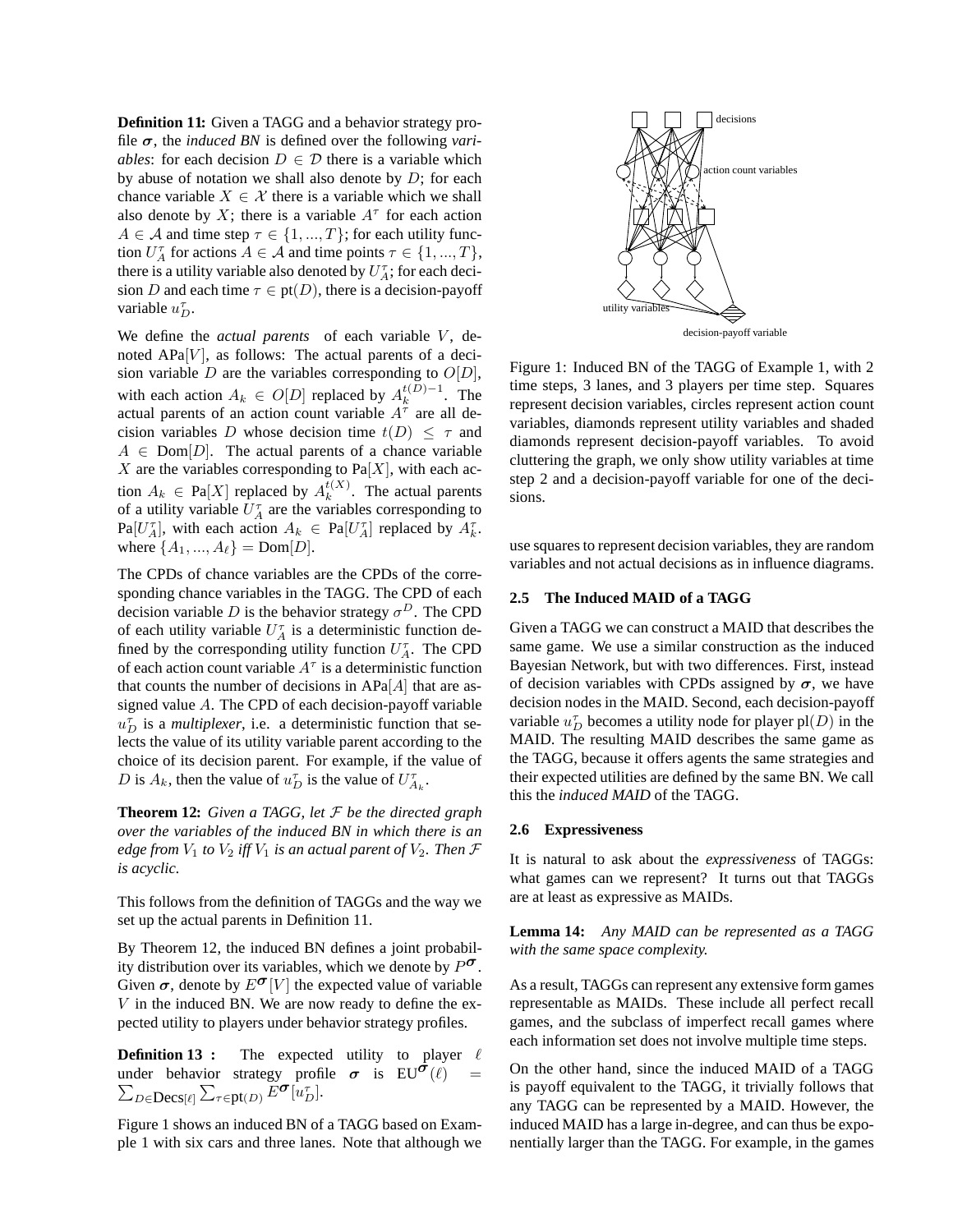of Examples 1 and 7, the induced MAIDs have max indegrees that are equal to the number of decisions, which implies that the sizes of the MAIDs grow exponentially with the number of decisions, whereas the sizes of the TAGGs for the same games grow linearly in the number of decisions. This is not surprising, since TAGGs can exploit more kinds of structure in the game (CSI, anonymity) compared to a straightforward MAID representation. In Section 3.1 we show that the induced MAID can be transformed into a MAID that explicitly represents the underlying structure. The size of the transformed MAID is polynomial in the size of the TAGG.

The TAGG representation is also a true generalization of AGGs, since any simultaneous-move AGG can be straightforwardly represented as a TAGG with  $T = 1$ .

# **3 Computing Expected Utility**

A compact game representation is not very useful if we cannot perform game-theoretic computations efficiently with respect to the size of the representation. In this section, we consider the task of computing expected utility  $EU^{\sigma}[j]$  to a player j given a mixed strategy profile  $\sigma$ . Computation of EU is an essential step in many game-theoretic computations, such as finding a best response given other players' strategy profile, and the iterated best response algorithm, which is not guaranteed to converge but finds a Nash equilibrium if it converges. In Section 4 we discuss extending our methods in this section to a subtask in the Govidan-Wilson algorithm for computing Nash equilibria, which is guaranteed to converge. Thus we can achieve speedup of all these computations by speeding up their bottleneck steps.

One benefit of formally defining EU in terms of BNs is that now the problem of computing EU can be naturally cast as a Bayes-net inference problem. By Definition 13,  $EU^{\sigma}[j]$ is the sum of a polynomial number of terms of the form  $E^{\sigma}[u_{D}^{\tau}]$ . We thus focus on computing one such  $E^{\sigma}[u_{D}^{\tau}]$ . This can be computed by applying a standard Bayes-net inference algorithm on the induced BN. In fact, Bayes-net inference is the standard approach for computing expected utility in MAIDs [11]. Thus the above approach for TAGGs is computationally equivalent to the standard approach for a natural MAID representation of the same game. In this section, we show that the induced BNs of TAGGs have special structure that can be exploited to speed up computation, and present an algorithm that exploits this structure.

### **3.1 Exploiting causal independence**

The standard BN inference approach for computing EU does not take advantage of some kinds of TAGG structure. In particular, recall that in the induced network, each action count variable  $A^{\tau}$ 's parents are all previous decisions that have  $A^{\tau}$  in their action sets, implying large in-degrees for



Figure 2: The transformed BN of the tollbooth game from Figure 1 with 3 lanes and 3 cars per time step.

action variables. Considering for example the clique-tree algorithm, this means large clique sizes, which is problematic because running time scales exponentially in the largest clique size of the clique tree. However, the CPDs of these action count variables are structured counting functions. Such structure is an instance of *causal independence* in BNs [7]. It also corresponds to anonymity structure for static game representations like symmetric games and AGGs [8].

We can exploit this structure to speed up computation of expected utility in TAGGs. Our approach is a specialization of Heckerman and Breese's method [7] for exploiting causal independence in BNs. At a high level, Heckerman and Breese's method transforms the original BN by creating new nodes that represent intermediate results, and rewiring some of the arcs, resulting in an equivalent BN with small in-degree. They then apply conventional inference algorithms on the new BN. For example, given an action count variable  $A_k^{\tau}$  with parents  $\{D_1 \dots D_{\ell}\}\)$ , create a node  $M_i$  for each  $i \in \{1 \dots \ell - 1\}$ , representing the count induced by  $D_1 \dots D_i$ . Then, instead of having  $D_1 \dots D_\ell$  as parents of  $A_k^{\tau}$ , its parents become  $D_{\ell}$  and  $M_{\ell-1}$ , and each  $M_i$ 's parents are  $D_i$  and  $M_{i-1}$ . The resulting graph would have in-degree at most 2 for  $A_k^{\tau}$  and the  $M_i$ 's.

In our induced BN, the action count variables  $A_k^t$  at earlier time steps  $t < \tau$  already represent some of these intermediate counts, so we do not need to duplicate them. Formally, we modify the original BN in the following way: for each action count variable  $A_k^{\tau}$ , first remove the edges from its current parents. Instead,  $A_k^{\tau}$  now has two parents: the action count variable  $A_k^{\tau-1}$  and a new node  $\overline{M}_{A_k}^{\tau}$  representing the contribution of decisions at time  $\tau$  to the count of  $A_k$ . If there is more than one decision at time  $\tau$  that has  $A_k$  in its action set, we create intermediate variables as in Heckerman and Breese's method. We call the resulting BN the *transformed BN* of the TAGG. Figure 2 shows the transformed BN of the tollbooth game whose induced BN was given in Figure 1.

We can then use standard algorithms to compute probabilities  $P(u_D^{t'})$  on the transformed BN. For classes of BNs with bounded treewidths, these probabilities (and thus  $E[u_D^t]$ )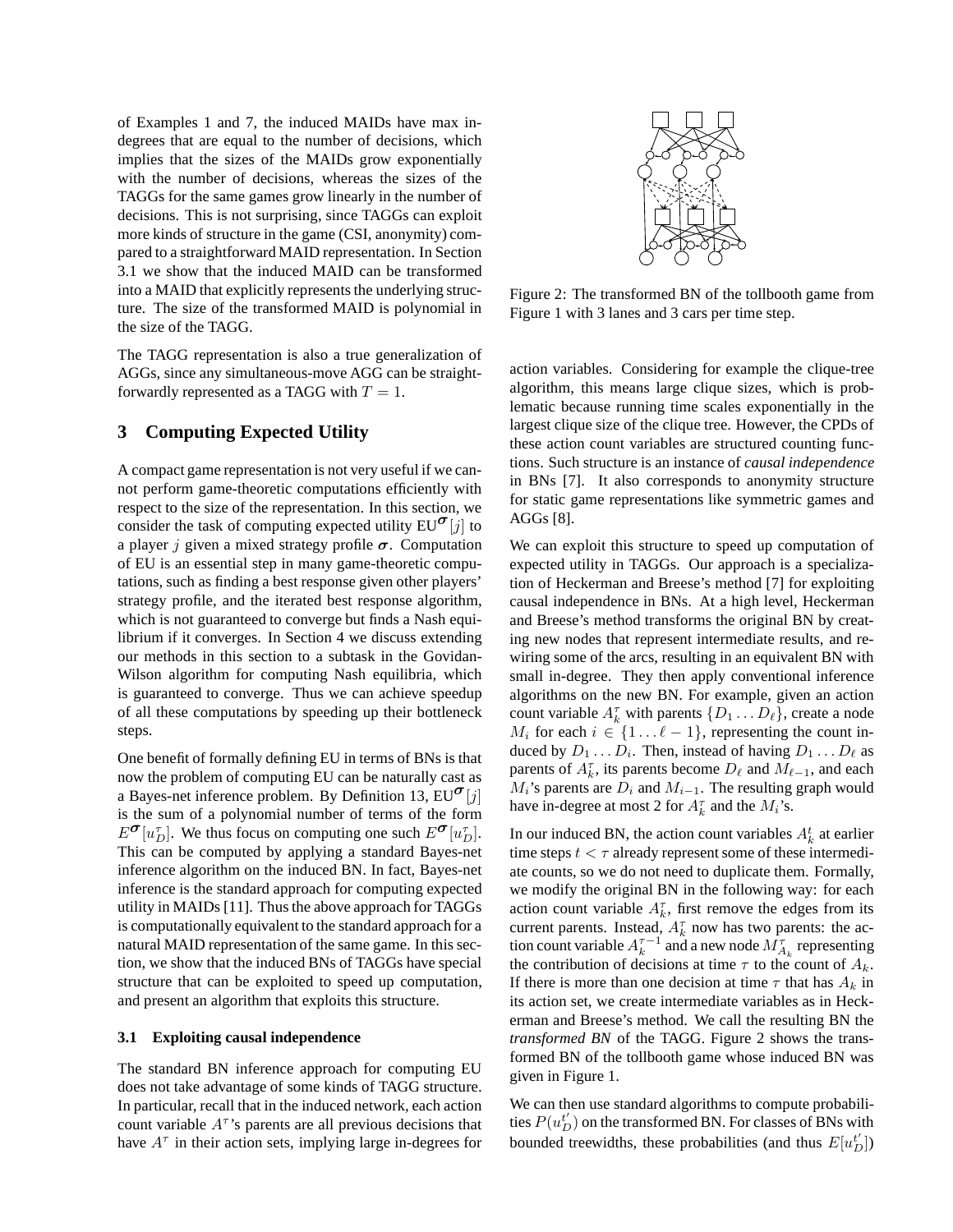can be computed in polynomial time.

#### **3.2 Exploiting temporal structure**

In practice, the standard inference approaches use heuristics to find an elimination ordering. This might not be optimal for our BNs. We present an algorithm based on the idea of eliminating variables in the temporal order. For the rest of the section, we fix D and a time  $t' \in pt(D)$  and consider the computation of  $E^{\sigma}[u_{D}^{t}].$ 

We first group the variables of the induced network by time steps: variables at time  $\tau$  include decisions at  $\tau$ , action count variables  $A^{\tau}$ , chance variables X with instantiation time  $\tau$ , intermediate nodes between decisions and action counts at  $\tau$ , and utility variables  $U_A^{\tau}$ . As we are only concerned about  $E^{\sigma}[u'_{D}]$  for a  $t' \in pt(D)$ , we can safely discard the variables after time  $t'$ , as well as utility variables before t'. It is straightforward to verify that the actual parents of variables at time  $\tau$  are either at  $\tau$  or before  $\tau$ .

We say a network satisfies the *Markov property* if the actual parents of variables at time  $\tau$  are either at  $\tau$  or at  $\tau-1$ . Parts of the induced BN (e.g. the action count variables) already satisfy the Markov property, but in general the network does not satisfy the property. Exceptions include chance variable parents and decision parents from more than one time step ago.

Given an induced BN, we can transform it into an equivalent network satisfying the Markov property. If a variable  $V_1$  at  $t_1$  is a parent of variable  $V_2$  at  $t_2$ , with  $t_2 - t_1 > 1$ , then for each  $t_1 < \tau < t_2$  we create a dummy variable  $V_1^{\tau}$  belonging to time  $\tau$  so that we copy the value of  $V_1$  to  $V_1^{t_2-1}$ . We then delete the edge from  $V_1$  to  $V_2$  and add an edge from  $V_1^{t_2-1}$  to  $V_2$ .

The Markov property is computationally desirable because variables in time  $\tau$  d-separate past variables from future variables. A straightforward approach to exploiting the Markov property is the following: as  $\tau$  goes from 1 to  $t'$ , compute the joint distribution over variables at  $\tau$  using the joint distribution over variables at  $\tau - 1$ .

In fact, we can do better by adapting the *interface algorithm* [4] for dynamic Bayesian networks (DBNs) to our setting.<sup>2</sup> Define the *interface*  $I^{\tau}$  to be the set of variables in time  $\tau$  that have children in time  $\tau + 1$ . I<sup> $\tau$ </sup> d-separates *past* from *future*, where *past* is all variables before  $\tau$  and noninterface variables in  $\tau$ , and *future* is all variables after  $\tau$ .

In an induced BN,  $I^{\tau}$  consists of: action count variables at time  $\tau$ ; chance variables X at time  $\tau$  that have children in *future*; decisions at  $\tau$  that are observed by *future* decisions; decision D which is a parent of  $u_D^{t'}$ , and dummy variables created by the transform.

We define the set of *effective variables* at time τ, denoted by  $V^{\tau}$ , as the subset of  $I^{\tau}$  that are ancestors of  $u_D^{t'}$ . For time t', we let  $V^{t'} = \{u_D^{t'}\}$ . Intuitively, at each time step  $\tau$  we only need to keep track of the distribution  $P(\mathbf{V}^{\tau})$ , which acts as a sufficient statistic as we go forward in time. For each  $\tau$ , we calculate  $P(\mathbf{V}^{\tau})$  by conditioning on instantiations of  $P(\mathbf{V}^{\tau-1})$ . The interface algorithm for TAGGs can be summarized as the following:

- 1. compute distribution  $P(\mathbf{V}^0)$
- 2. for  $\tau = 1$  to  $t'$ 
	- (a) for each instantiation of  $V^{\tau-1}$ ,  $v_j^{\tau-1}$ , compute the distribution over  $\mathbf{V}^{\tau}$ :  $P\left(\mathbf{V}^{\tau} | \mathbf{V}^{\tau-1} = v_j^{\tau-1}\right)$ (b)  $P(\mathbf{V}^{\tau}) = \sum_{v} P(\mathbf{V}^{\tau} | \mathbf{V}^{\tau-1} = v) P(\mathbf{V}^{\tau-1} = v)$
- 3. since  $V^{t'} = \{u_D^{t'}\}$ , we now have  $P(u_D^{t'})$
- 4. return the expected value  $E[u_D^t]$

We can further improve on this, in particular on the subtask of computing  $P(\mathbf{V}^\tau | \mathbf{V}^{\tau-1})$ . We observe that there is also a temporal order among variables in each time  $\tau$ : first the decisions and intermediate variables, then action count variables, and finally chance variables. Partition  $V^{\tau}$ into four subsets consisting of action count variables  $A^{\tau}$ , chance variables  $X^{\tau}$ , decision variables  $D^{\tau}$  and dummy copy variables  $C^{\tau}$ . Then  $P(V^{\tau}|V^{\tau-1})$  can be factored into  $P(\mathbf{C}^\tau | \mathbf{V}^{\tau-1}) P(\mathbf{D}^\tau, \mathbf{A}^\tau | \mathbf{V}^{\tau-1}) P(\mathbf{X}^\tau | \mathbf{A}^\tau, \mathbf{V}^{\tau-1}).$ This allows us to first focus on decisions and action count variables to compute  $P(\mathbf{D}^{\tau}, \mathbf{A}^{\tau}|\mathbf{V}^{\tau-1})$  and then carry out inference on the chance variables.

Calculating  $P(\mathbf{D}^{\tau}, \mathbf{A}^{\tau} | \mathbf{V}^{\tau-1})$  involves eliminating all decision variables not in  $D^{\tau}$  as well as the intermediate variables. Note that conditioned on  $V^{\tau-1}$ , all decisions at time  $\tau$  are independent. This allows us to efficiently eliminate variables along the chains of intermediate variables. Let the decisions at time  $\tau$  be  $\{D_1^{\tau}, \ldots, D_{\ell}^{\tau}\}\$ . Let  $\mathbf{M}^{\tau}$  be the set of intermediate variables corresponding to action count variables in  $A^{\tau}$ . Let  $M_k^{\tau}$  be the subset of  $M^{\tau}$  that summarizes the contribution of  $D_1^{\tau}, \ldots, D_k^{\tau}$ . We eliminate variables in the order  $D_1^{\tau}, D_2^{\tau}, \mathbf{M}_2^{\tau}, D_3^{\tau}, \mathbf{M}_3^{\tau}, \dots, \mathbf{M}_{\ell}^{\tau}$ , except for decisions in  $D^{\tau}$ . The tables in the variable elimination algorithm need to keep track of at most  $|\mathbf{D}^{\tau}| + |\mathbf{A}^{\tau}|$  variables. Thus the complexity of computing  $P(\mathbf{D}^{\tau}, \mathbf{A}^{\tau} | \mathbf{V}^{\tau-1})$  for an instantiation of  $V^{\tau-1}$  is exponential only in  $|D^{\tau}|+|A^{\tau}|$ .

Computing  $P(\mathbf{X}^{\tau}|\mathbf{A}^{\tau}, \mathbf{V}^{\tau-1})$  for each instantiation of  $A^{\tau}, \dot{V}^{\tau-1}$  involves eliminating the chance variables not in  $X^{\tau}$ . Any standard inference algorithm can be applied here. The complexity is exponential in the treewidth of the induced BN restricted on all chance variables at time  $\tau$ , which we denote by  $G^{\tau}$ .

<sup>&</sup>lt;sup>2</sup>Whereas in DBNs the set of variables for each time step remains the same, for our setting this is no longer the case. It turns out that the interface algorithm can be adapted to work on our transformed BNs. Also, the transformed BNs of TAGGs have more structure than DBNs, particularly within the same time step, which we exploit for further computational speedup.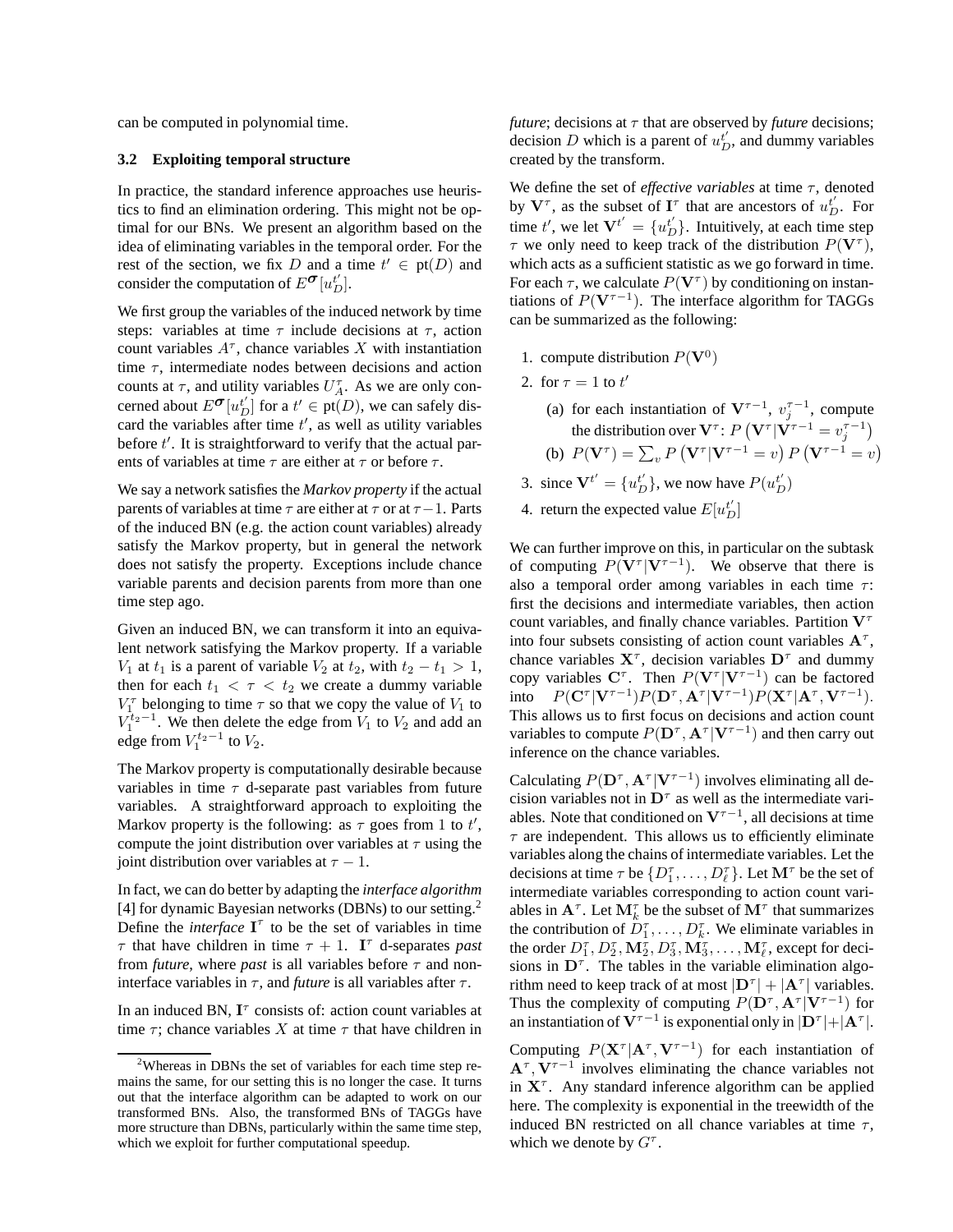Putting everything together, the bottleneck of our algorithm is constructing the tables for the joint distributions on  $V^{\tau}$ , as well as doing inference on  $G^{\tau}$ .

**Theorem 15:** *Given a TAGG and behavior strategy profile*  $\sigma$ *, if for all*  $\tau$ *, both*  $|\mathbf{V}^{\tau}|$  *and the treewidth of*  $G^{\tau}$  *are bounded by a constant, then for any player* j *the expected utility*  $EU^{\sigma}[j]$  *can be computed in time polynomial in the size of the TAGG representation and the size of* σ*.*

Our algorithm is especially effective for induced networks that are close to having the Markov property, in which case we only add a small number of dummy copy variables to  $V^{\tau}$ . The time complexity of computing expected utility then grows linearly in the duration of the game. On the other hand, for induced networks far from having the Markov property,  $|\mathbf{V}^{\tau}|$  can grow linearly as  $\tau$  increases, implying that the time complexity is exponential.

#### **3.3 Context-specific independence**

TAGGs have action-specific utility functions, which allows them to express context-specific payoff independence: which utility function is used depends on which action is chosen at the decision. This is translated to context-specific independence structure in the induced BN, specifically in the CPD of  $u_D^{\tau}$ . Conditioned on the value of D,  $u_D^{\tau}$  only depends on one of its utility variable parents.

There are several ways of exploiting such structure computationally, including conditioning on the value of the decision  $D$  [3], or exploiting the context-specific independence in a variable elimination algorithm [19]. One particularly simple approach that works for multiplexer utility nodes is to decompose the utility into a sum of utilities [18]. For each utility node parent  $U_k^t$  of  $u_D^t$ , there is a utility function  $u_{D,k}^t$  that depends on  $U_k^t$  and D. If  $D = k$ ,  $u_{D,k}^t$  is equal to  $U_k^t$ . Otherwise,  $u_{D,k}^t$  is 0. It is easy to see that  $u_D^t(U_1^t, \ldots, U_m^t, D) = \sum_{k=1}^m u_{D,k}^t(U_k^t, D).$ 

We can then modify our algorithm to compute each  $E[u_{D,k}^t]$  instead of  $E[u_D^t]$ . This results in a reduction in the set of effective variables  $V_k^{\tau}$ , which are now the variables at  $\tau$  that are ancestors of  $u_{D,k}^t$ . Furthermore, whenever  $V_k^{\tau} = V_{k'}^{\tau}$  for some k, k', the distributions over them are identical and thus can be reused.

For static games represented as TAGGs with  $T = 1$ , our algorithm is equivalent to the polynomial-time expected utility algorithm [8] for AGGs.

Applying our algorithm to tollbooth games of Example 1 and ice cream games of Example 7, we observe that for both cases  $V^{\tau}$  consists of a subset of action count variables at  $\tau$  plus the decision whose utility we are computing. Therefore the expected utilities of these games can be computed in polynomial time if  $|\mathcal{A}|$  is bounded by a constant.

### **4 Computing Nash Equilibria**

Nash equilibrium is one of the central solution concepts of game theory. Since the induced MAID of a TAGG is payoff equivalent to the TAGG, algorithms for computing the Nash equilibria of MAIDs [11, 15, 2] can be directly applied to an induced MAID to find Nash equilibria of a TAGG. However, this approach does not exploit all TAGG structure. We can do better by constructing a transformed MAID, in a manner similar to the transformed BN, exploiting causal independence and CSI as in Sections 3.1 and 3.3.

We can do better yet and exploit the temporal structure as described in Section 3.2, if we use a solution algorithm that requires computation of probabilities and expected utilities. Govindan and Wilson [6] presented an algorithm for computing equilibria in perfect-recall extensive-form games using a continuation method. Blum, Shelton and Koller [2] adapted this algorithm to MAIDs. A key step in the algorithm is, for each pair of players  $i$  and  $j$ , and one of  $i$ 's utility nodes, computing the marginal distribution over  $i$ 's decisions and their parents,  $j$ 's decisions and their parents, and the utility node. Our algorithm in Section 3.2 can be adapted to compute this distribution. This approach is efficient if each player only has a small number of decisions, as in the games in Examples 1 and 7.

# **5 Experiments**

We have implemented our algorithm for computing expected utility in TAGGs, and run experiments on the efficiency and scalability of our algorithm. We compared three approaches for computing expected utility given a TAGG:

- **Approach 1** applying the standard clique tree algorithm (as implemented by the Bayes Net Toolbox [16]) on the induced BN;
- **Approach 2** applying the same clique tree algorithm on the transformed BN;

**Approach 3** our proposed algorithm.

All approaches were implemented in MATLAB. All our experiments were performed using a computer cluster consisting of machines with dual Intel Xeon 3.2GHz CPUs, 2MB cache and 2GB RAM.

We ran experiments on tollbooth game instances of varying sizes. For each game instance we measured the CPU times for computing expected utility of 100 random behavior strategy profiles. Figure 3 (left) shows the results in log scale for toll booth games with 3 lanes and 5 cars per time step, with the duration varying from 1 to 15. Approach 1 ran out of memory for games with more than 1 time step. Approach 2 was more scalable; but ran out of memory for games with more than 5 time steps. Approach 3 was the most scalable. On smaller instances it was faster